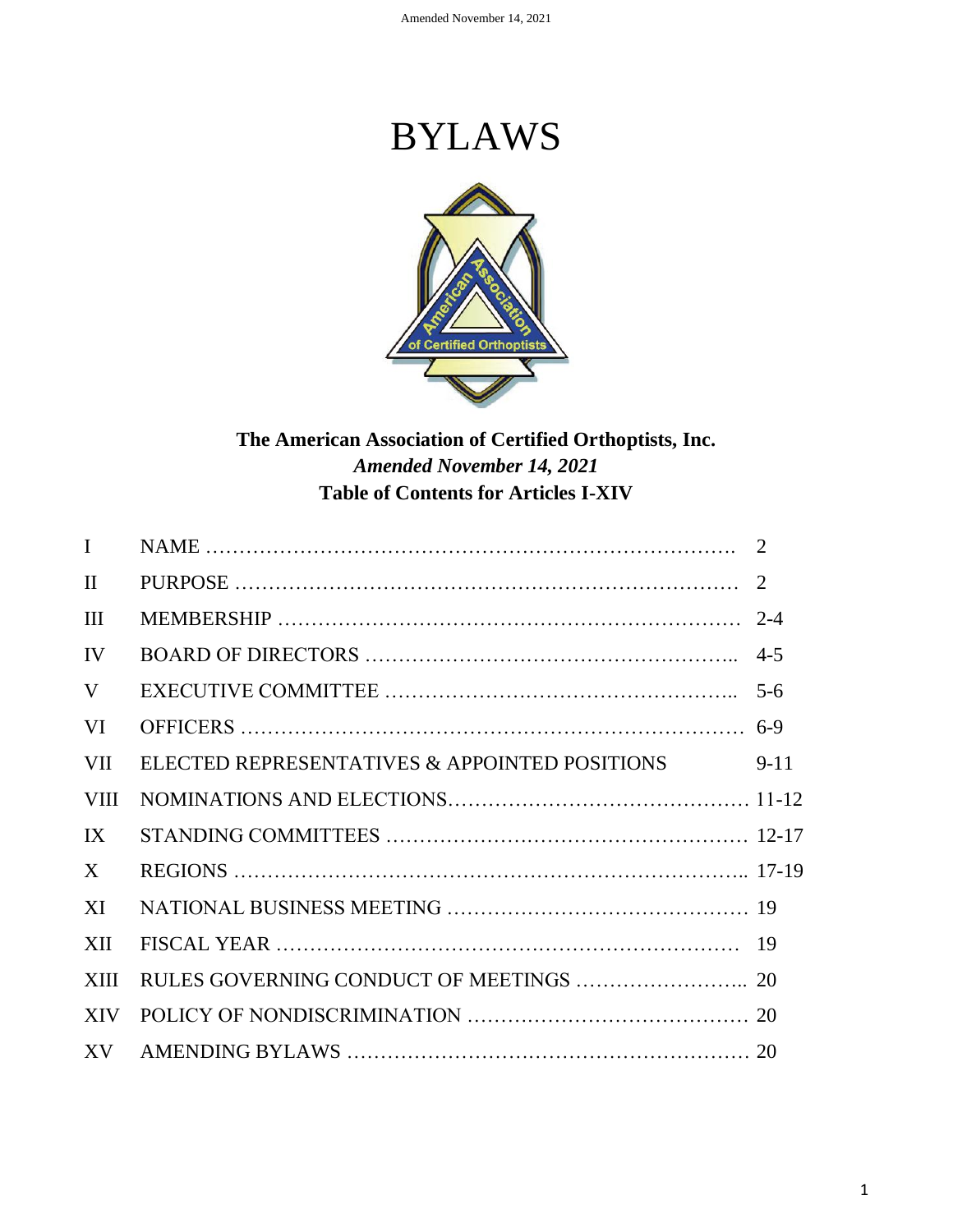#### **ARTICLE I**

#### **Name**

The name of this organization shall be The American Association of Certified Orthoptists, Inc., also referred to in these bylaws as "The AACO" and "The Association".

## **ARTICLE II**

# **Purpose**

The purpose of this Association, a 501(c)3 organization, is to provide continuing education and promote orthoptics as an allied health profession in ophthalmology.

# **ARTICLE III**

## **Membership**

#### **Section 1 Categories of Membership shall include:**

- a. Active member
- b. Associate member
- c. Life member
- d. Orthoptic student
- e. Honorary member

# **Section 2 Active Member**

- a. Those orthoptists holding a current American Orthoptic Council certificate and whose AACO dues are paid by June 30th of the fiscal year.
- b. Active members shall be eligible to vote, run for office and participate in Association activities.
- a. C. Members shall be automatically dropped from Active status if AA C O dues are not paid by June 30th of the fiscal year. Members can be reinstated to the Active status during the same fiscal year, by paying the late fee and dues.

# **Section 3 Associate Member**

- a. Those orthoptists who do not hold a current AOC certification but have paid AACO dues by June 30th of the fiscal year
- b. Associate members may participate in Association activities but shall be ineligible to vote or hold office.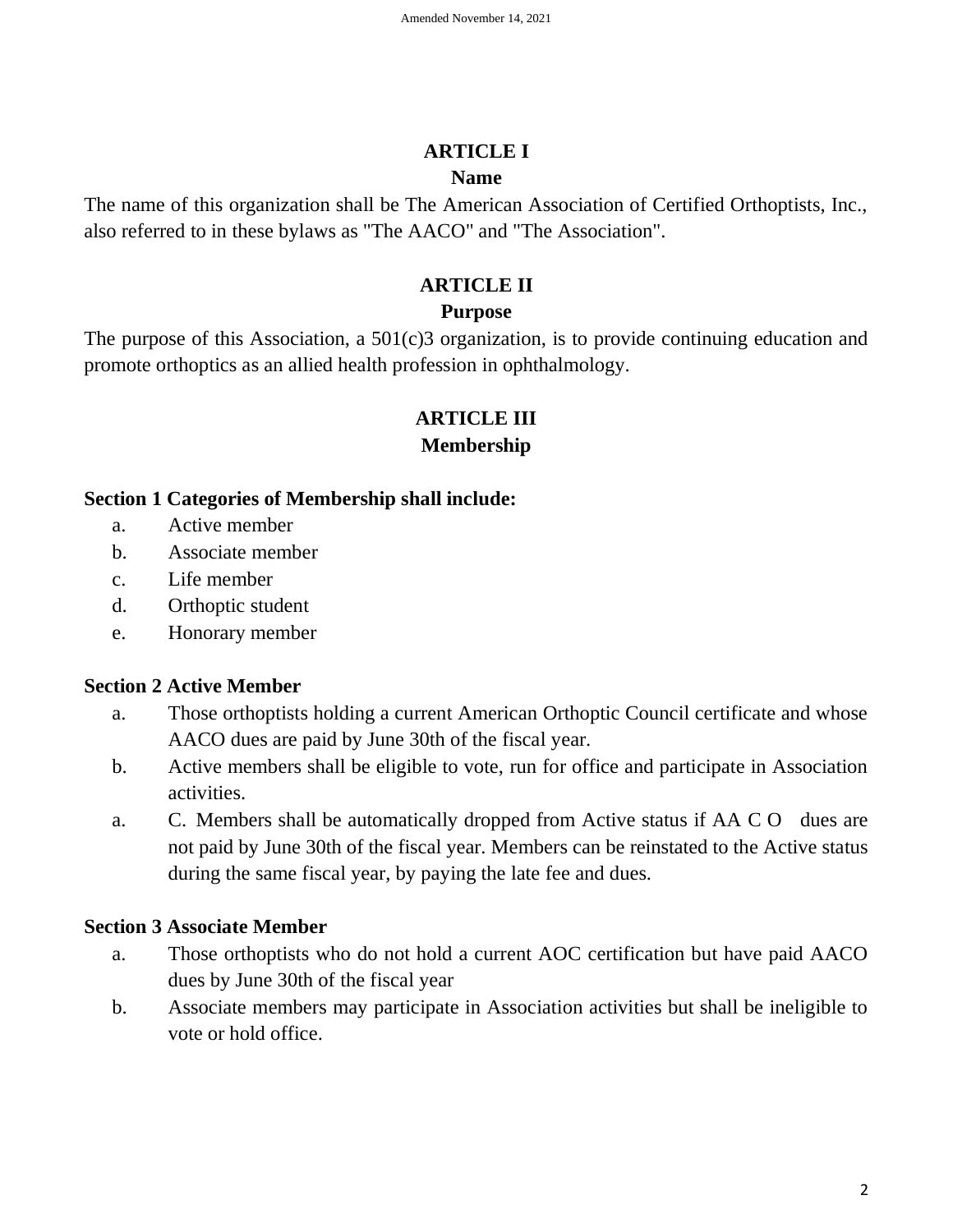c. Associate members shall be automatically dropped from Associate status if dues are not paid by June 30th of the fiscal year. Associate members can be reinstated to Associate status during that fiscal year by paying the late fee and dues.

#### **Section 4 Life Member**

- a. An active or associate member may become a life member following retirement from orthoptics [the cessation of full or part time work as an orthoptist] after a minimum of twenty years of membership or a minimum of fifteen years of membership and retirement due to disability.
- b. Life members are not required to pay dues, are ineligible to vote or hold office, but may receive correspondence from the Association.

# **Section 5 Orthoptic Student Member**

- a. Those orthoptic students attending American Orthoptic Council certified programs are automatically members of the AACO for the duration of the fellowship program and are not required to pay dues.
- b. Orthoptic student members may participate in Association activities but are ineligible to vote or hold office.

## **Section 6 Honorary Member**

- a. Honorary membership may be conferred by the membership in recognition of outstanding contributions to orthoptics.
- b. Honorary members are not required to pay dues, are ineligible to vote, hold office, or serve on a committee.

#### **Section 7 Dues**

- a. Dues shall be determined by the membership.
- b. A dues notice shall be sent out each year by the membership chair.
- c. Must be paid within 60 days of the due date, before a late fee is charged.
- d. A penalty in an amount to be determined by the Board of Directors may be charged for late payment of dues.
- e. The membership may determine a full or reduced amount in dues for associate and life members.
- f. The membership may determine a reinstatement fee for orthoptists who have allowed their membership to lapse.
- g. Orthoptists newly certified by the American Orthoptic Council will have free membership till the start of the fiscal year which begins January 1st and then will be charged half price dues for their first year as Active members of the AACO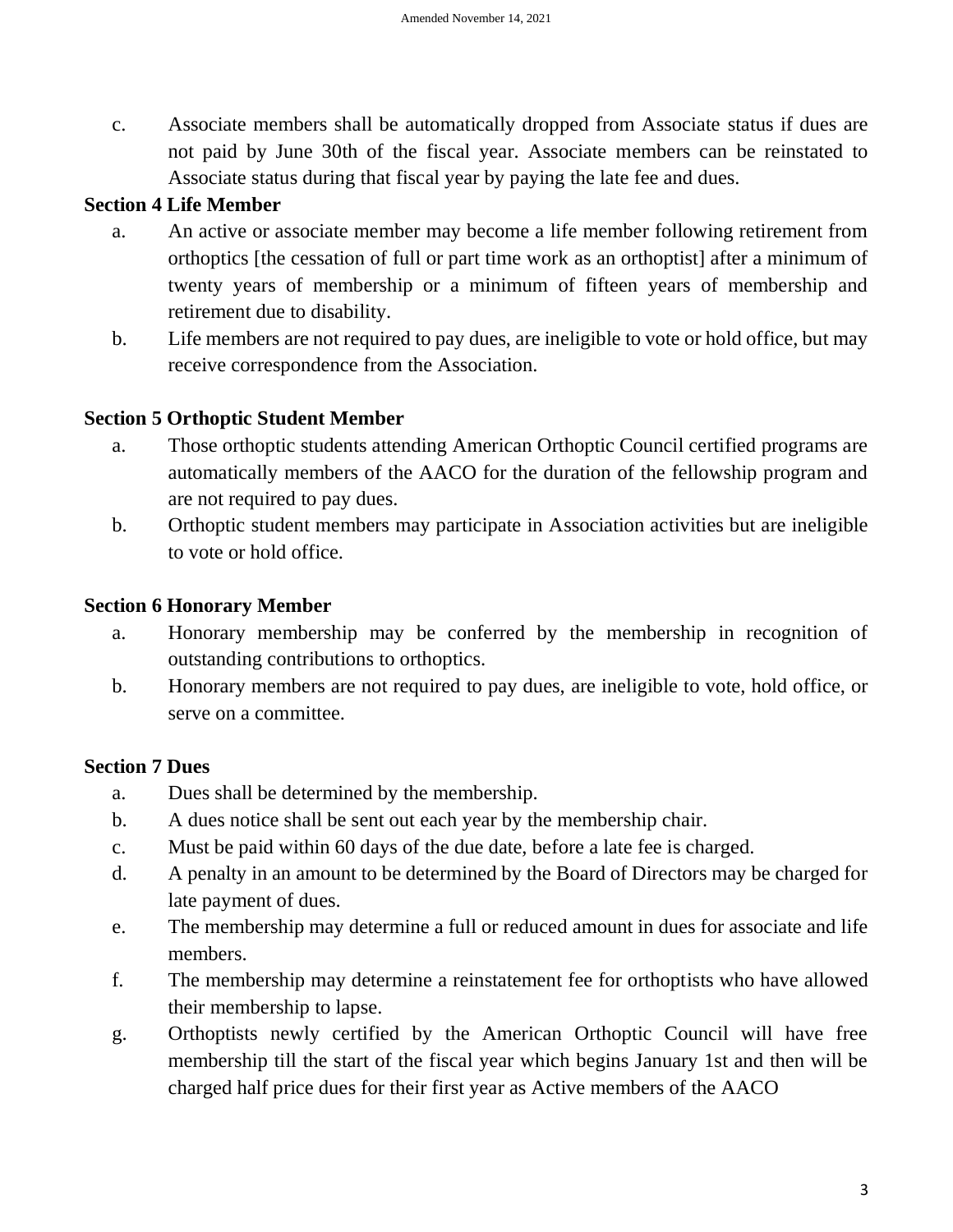#### **Section 8 Change of name or address**

Each member is responsible for notifying the membership chair of any change of name, postal mailing and/or electronic address.

#### **Section 9 Reinstatement**

A reinstatement fee may be determined by the Association. Orthoptists who have allowed their membership to lapse may be reinstated as:

- a. Active members upon payment of AACO dues and proof of current AOC certification.
- b. Associate members upon payment of Association dues.

# **ARTICLE IV**

#### **Board of Directors**

#### **Section 1 The Board of Directors shall consist of the:**

- a. Executive Committee
- b. Elected Representative to the International Orthoptic Association [IOA]
- c. Elected Representative to the Joint Commission on Allied Health Personnel in Ophthalmology [JCAHPO]
- d. Elected Representatives to the American Orthoptic Council [AOC]
- e. Director of Finance
- f. Regional Representatives
- g. Representative to the American Academy of Pediatrics Section on Ophthalmology

#### **Section 2 Chairman of the Board**

The president of the Association shall serve as chairman.

#### **Section 3 Invited Guests**

The president may invite others to the meeting with the approval of the Board.

**Section 4 The Board of Directors shall** meet prior to the national business meeting to review the recommendations of the executive committee and approve the agenda.

- a. A quorum shall consist of a majority of directors.
- b. The Board of Directors will be notified 30 days in advance of the meeting.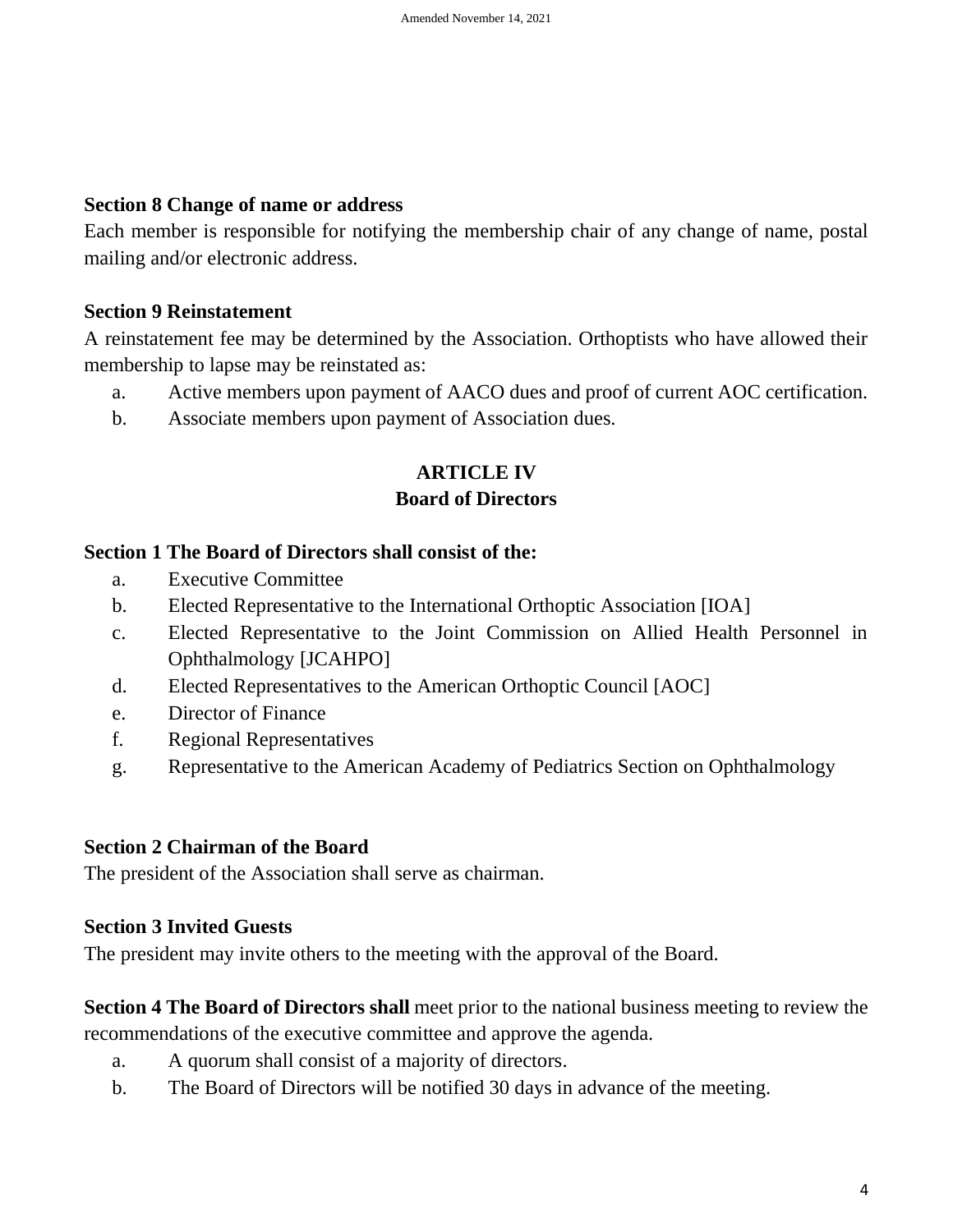**Section 5 The Board of Directors may** confer by meeting, conference call, or other form of electronic communication from time to time throughout the year as necessary to:

- a. Review and approve the activities of the executive committee.
- b. Act on all matters pertaining to the welfare of the Association not otherwise provided for in these bylaws.
- c. A 10 day notice of these meetings shall be provided.

**Section 6** AACO shall indemnify, defend and hold harmless all current and former directors, officers, employees and agents of the AACO against liability and expenses to the maximum extent permitted by law and may purchase such insurance for same as the Board of Directors deems appropriate.

# **ARTICLE V**

#### **Executive Committee**

#### **Section 1 Members**

The Executive Committee shall consist of the officers of the Association and the immediate past president.

- 1. President
- 2. President Elect in those years that this position is in effect
- 3. Vice President
- 4. Vice President designate in those years that this position is in effect
- 5. Secretary
- 6. Treasurer
- 7. Immediate Past President

#### **Section 2 Chairman**

The President of the Association shall serve as chairman.

**Section 3** The Association may, in considering matters of business other than changes to the bylaws, affirmatively empower the executive committee to take action on its behalf in accordance with its orders. None of the committee's acts shall conflict with actions authorized by the Association. The Executive Committee shall:

- a. Approve matters regarding the policies of the Association.
- b. Be the governing body and have general supervision of the affairs of the Association between its annual meetings.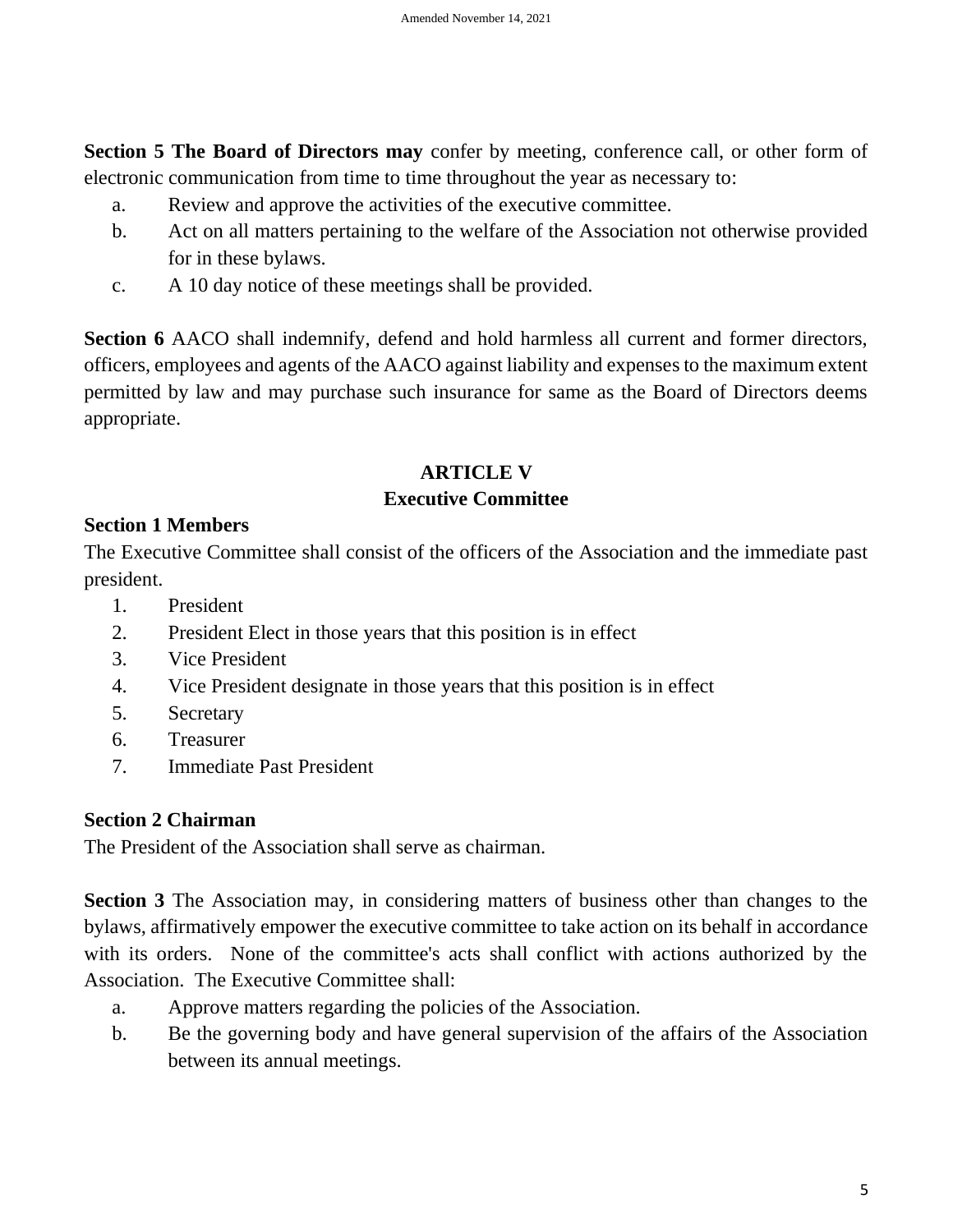- c. At their discretion, appoint a substitute representative to replace an elected representative who is unable to attend a scheduled business meeting. The appointment shall be effective until such time as the elected representative is able to resume that position or until such time as a new election takes place.
- d. Make recommendations to the AOC.
- e. Meet prior to the annual business meeting.
- f. Review and approve the standing committee reports and review other matters of concern in order to make recommendations to the Association.
- g. Approve the agenda for the Association business meeting.
- h. Perform such duties as are specified in these bylaws.

## **ARTICLE VI Officers**

#### **Section 1 Officers**

The officers shall perform the activities described in these bylaws and by the parliamentary authority adopted by the Association. The officers of the Association shall be:

- a. President
- b. President-elect
- c. Vice-president
- d. Vice-president designate
- e. Secretary
- f. Treasurer

#### **Section 2 Election terms**

- a. The president-elect shall serve for one year and then assume the office of president for a three year term.
- b. The vice-president shall be elected one year prior to taking office and shall serve as the vice-president designate for one year. The vice president will then assume a three year term of office.
- c. The president, president-elect, vice-president and the vice-president designate shall assume their offices immediately following the national meeting.
- d. Neither the president nor the vice-president may run for the same office for consecutive terms.
- e. The secretary shall serve a two year term of office to begin immediately after the national meeting.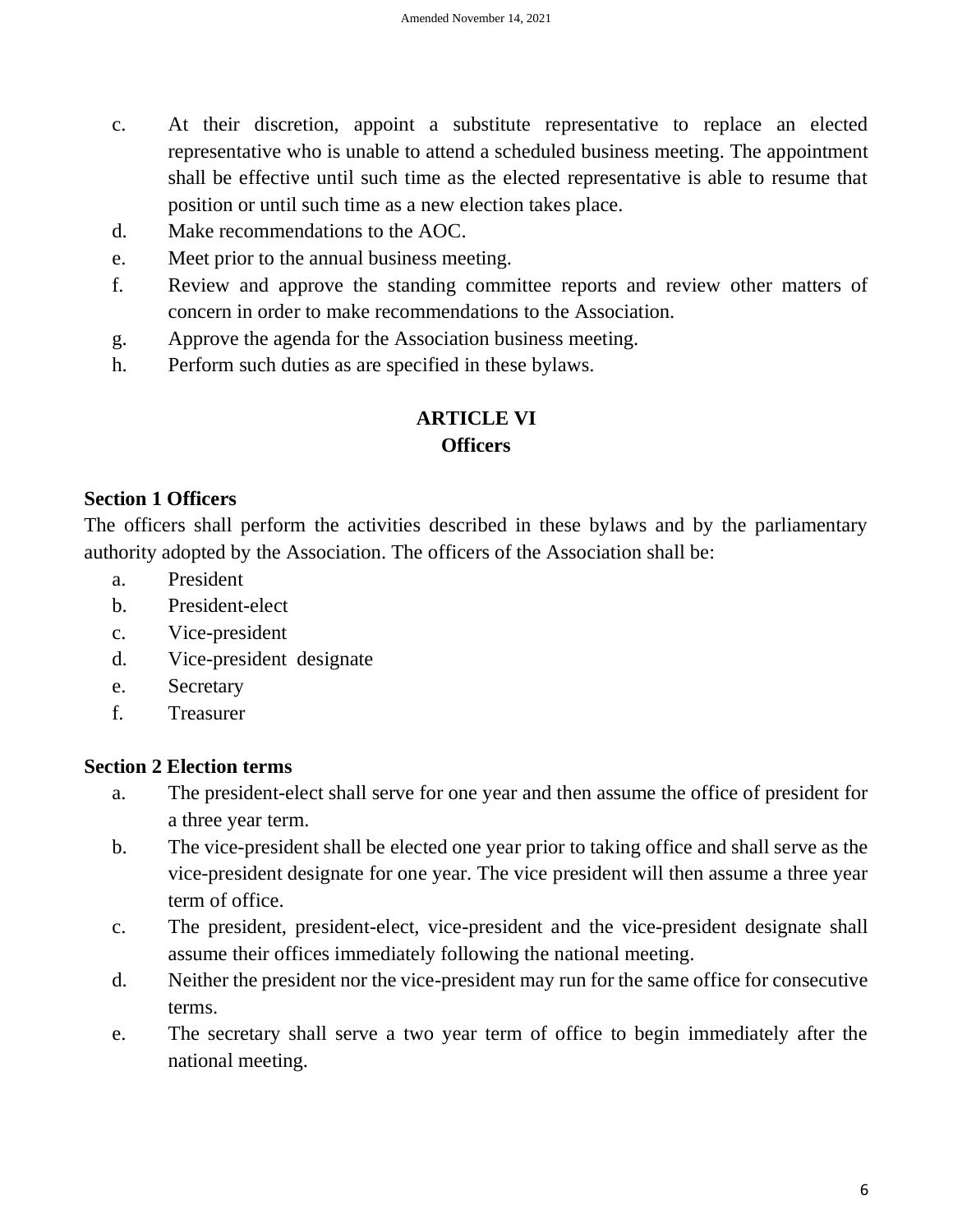f. The treasurer shall serve a three year term of office to begin immediately after the national meeting.

#### **Section 3 The president shall:**

- a. Preside at the executive committee meeting, the board of directors meeting and the national business meeting.
- b. Present to the executive committee a list of suggested standing committee chairmen for its approval.
- c. Serve ex-officio as a member of all committees except that of the nominating committee.
- d. Serve as a member of the Canadian Orthoptic Council or appoint a designate to represent the AACO
- e. Receive reports from each committee chairman.
- f. Keep the president-elect and vice-president informed of all official business.
- g. Serve as a member of the AOC and present a written report of AACO activities or concerns for the AOC annual and Mid-year meetings.
- h. Appoint an active member to fill the term of any vacated office or elected representative (except that of president).
- i. Serve as IOA representative if the fully elected representative is unable to perform the duties.
- j. Perform such other duties as regularly pertain to the office of president.

#### **Section 4 The president-elect shall:**

- a. Assume the office of president at the conclusion of the national meeting, one year following election as president-elect, or fill an unexpired term of president during the president-elect year.
- b. Maintain contact with the president regarding official business throughout the year.
- c. Serve as a member of the executive committee and the board of directors.

#### **Section 5 The vice-president shall:**

- a. Perform the duties of the president in his/her absence.
- b. Fill the vacated office of president in those years when there is no president-elect until such time that an election can take place.
- c. Coordinate the scheduling of regional meetings with each regional chair and inform the membership of the dates and programs of the regional meetings.
- d. Inform the membership of the date, location, and program for the national meeting.
- e. Be in communication with the president regarding all official business.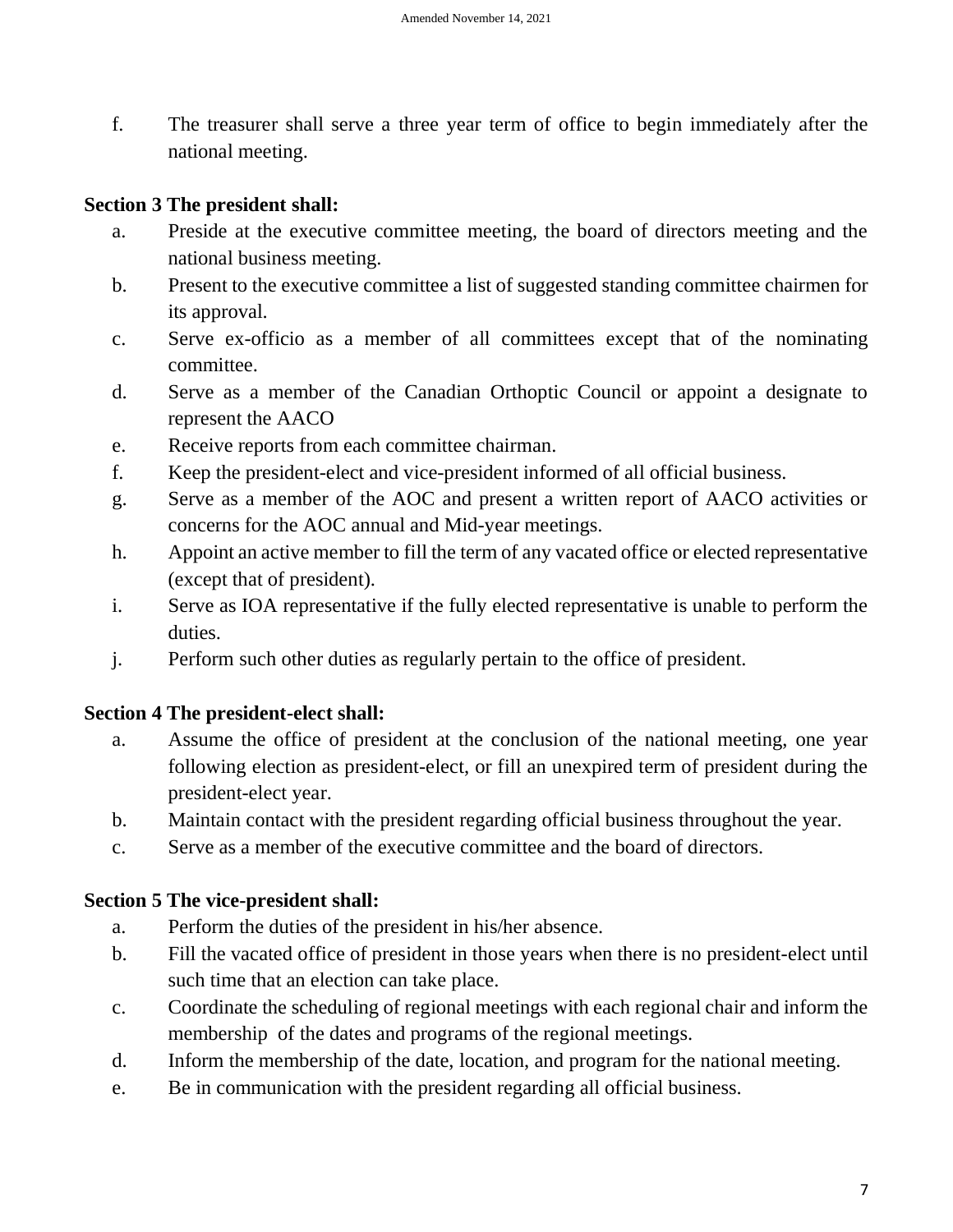- f. Serve as a member of the executive committee and the board of directors.
- g. Serve ex-officio as a member of the program committee.
- h. Serve as chairman of the instruction committee.
- i. Serve as a member of the AOC.

#### **Section 6 The vice-president designate shall:**

- a. Assume the office of vice-president at the conclusion of the national meeting, one year following the election of the vice-president designate, or fill an unexpired term of vicepresident during the vice-president designate year.
- b. Serve as a member of the executive committee and the board of directors.

#### **Section 7 The secretary shall:**

- a. Keep accurate minutes of the executive committee meeting and the board of directors meetings and distribute them to the members of those committees.
- b. Keep accurate minutes of the Association business meeting and distribute them to the membership prior to the next national meeting.
- c. Keep a current file of all members and advise the membership chair, newsletter chair and treasurer of any changes in membership names or addresses.
- d. Distribute materials as instructed by the president and vice- president.
- e. Assist in preparing the Association directory.

#### **Section 8 The treasurer shall:**

- a. Give bond by a reliable surety company in such sums as the executive committee shall require, the cost of which shall be borne by the Association.
- b. Collect all monies of the Association and deposit it in a bank account in the name of the Association.
- c. Arrange for checks to be drawn on the Association bank account by the treasurer and president without the necessity of both signatures.
- d. Disburse money as budgeted on approval of the Association.
- e. Obtain the executive committee's approval for unbudgeted expenditures exceeding an amount to be determined by the Board of Directors.
- f. Close the books in accordance with the fiscal year of the Association.
- g. Have the books reviewed by a certified public accountant every year prior to the national meeting and present this information to the executive committee.
- h. Work with the director of finance to prepare an annual budget.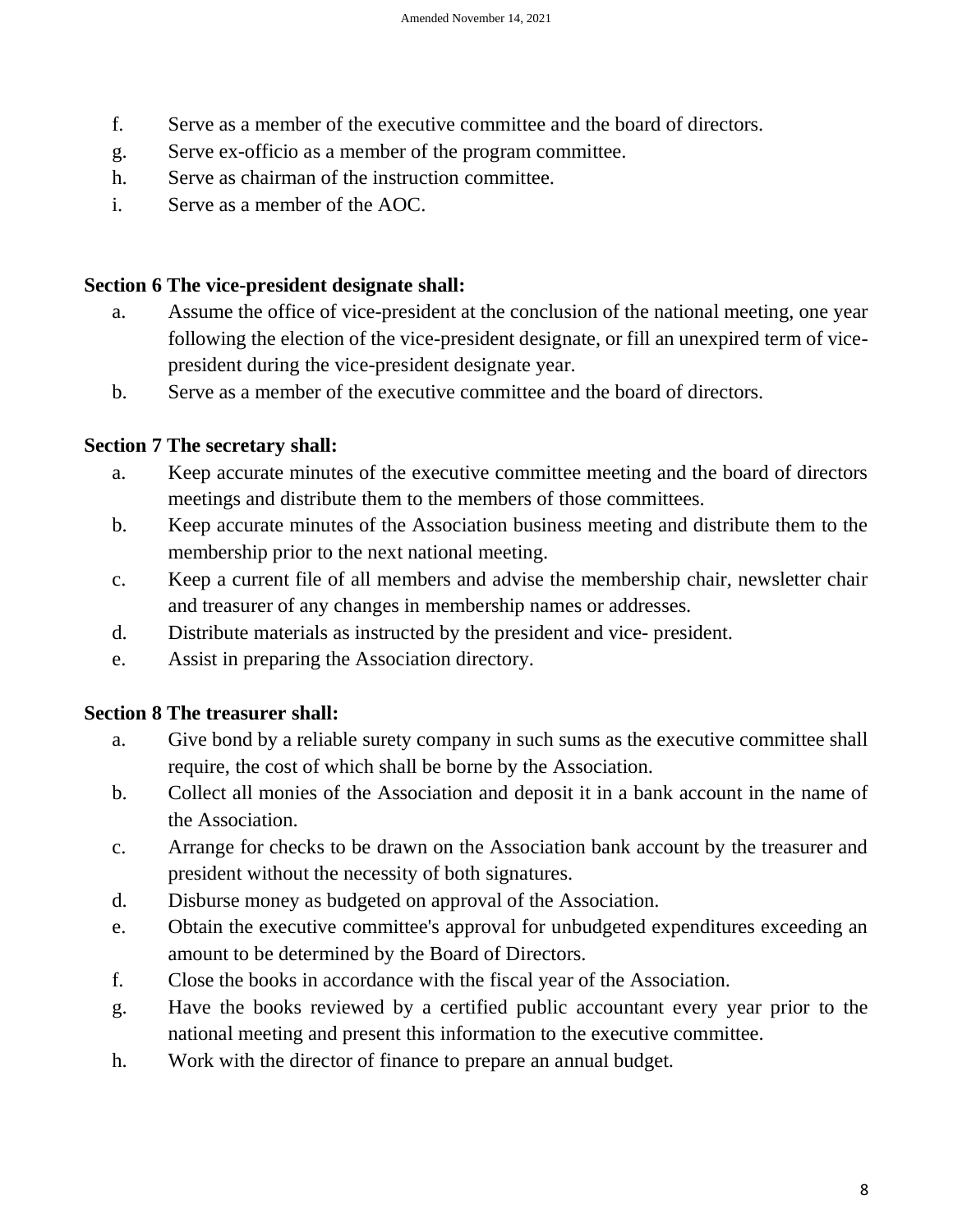#### **Section 9 Removal:**

Officers may be removed from office by the membership. Removal with or without cause of any elected officer shall require the affirmative vote of 2/3 of the Board and affirmation by the majority of the entire voting membership by ballot.

# **ARTICLE VII Elected Representatives and Appointed Positions**

#### **Section 1 Representatives to the American Orthoptic Council [AOC]**

There shall be two representatives to the AOC who shall:

- a. Each be elected by the membership, each to serve a four year term. They shall not both be elected in the same calendar year. Assuming office shall take place immediately following the national meeting.
- b. Serve as members of the AOC representing the interests of the Association.
- c. Serve as members of the board of directors, and present a written report at the national meeting of the AACO.

#### **Section 2 Representative to the International Orthoptic Association [IOA]**

The representative shall:

- a. Be elected by the membership every four years with the term to begin immediately following the national meeting.
- b. Serve on the board of directors and the AOC representing the interests of the AACO.
- c. Serve as liaison between the Association and the IOA; report any changes in policy to the board of directors and the Association; and inform the membership of meeting dates and programs of the IOA.
- d. Submit an annual written report to the Association.

# **Section 3 Representative to The Joint Commission on Allied Health Personnel in Ophthalmology [JCAHPO]**

The representative shall:

- a. Serve as liaison to the AACO Board of Directors, the Association, and the AOC.
- b. Serve a three year term, with possibility of one re-election, for a total of six consecutive years of service.
- c. Submit an annual written report to the Association.

#### **Section 4 Representative to the Canadian Orthoptic Council [COC] shall:**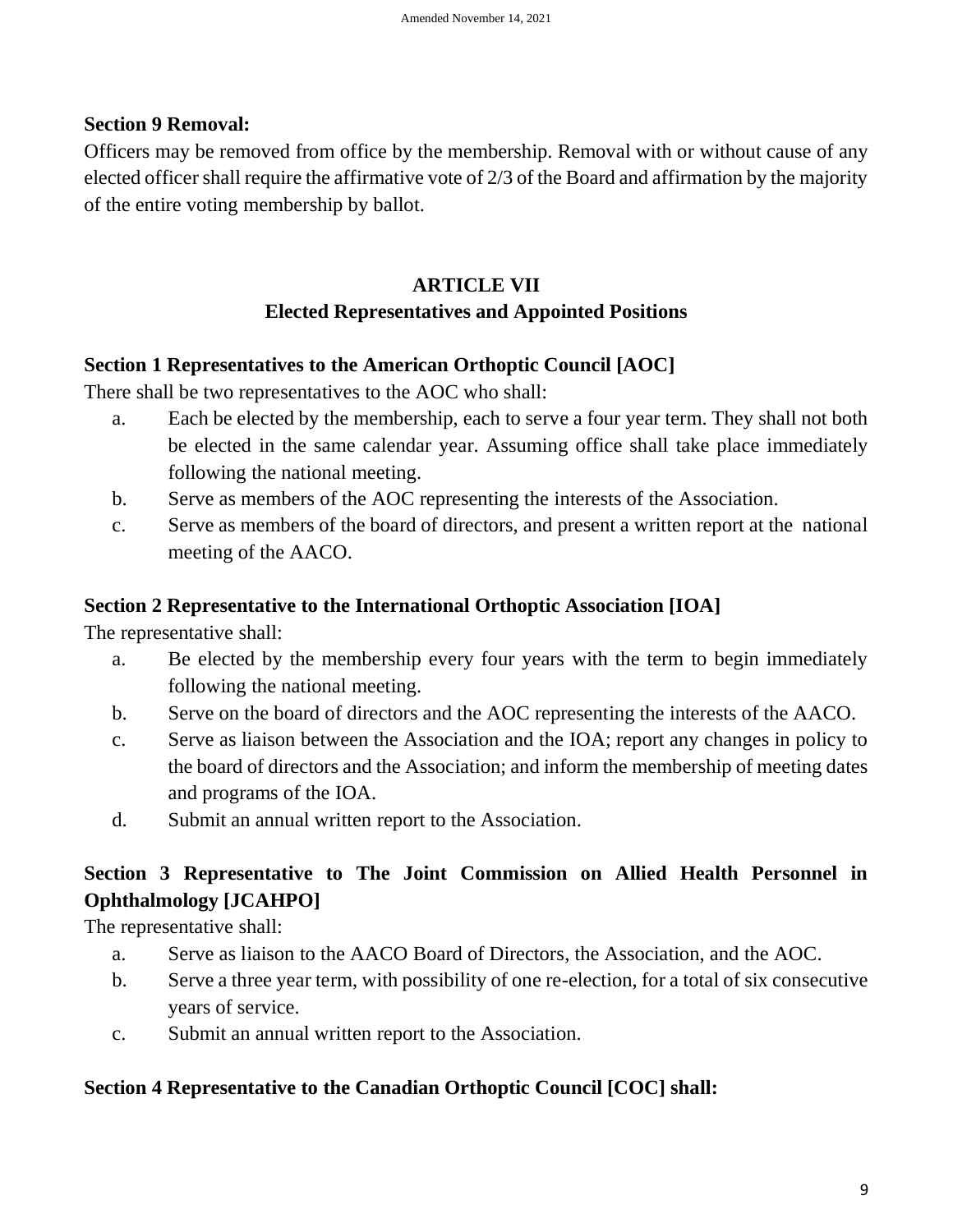- a. Be the AACO president or his or her designee
- b. Attend the annual COC meeting and serve as liaison to the AACO Board of Directors and the Association
- c. Submit an annual written report to the Association

#### **Section 5 Regional Representatives shall:**

- a. Be elected annually by each of the four regions, one representative per region, term to begin immediately following the regional meeting.
- b. Serve following the regional meeting or following appointment by the president in the event of no regional meeting.
- c. Serve as members of the Board of Directors, representing the interests of their respective regions.
- d. Conduct the regional business meeting.
- e. Submit an annual written report to the Association.

# **Section 6 AACO Representative to the American Academy of Pediatrics Section on Ophthalmology (AAPSoOP) shall:**

- a. Be appointed by the president.
- b. Be a voting member of the Board of Directors
- c. Serve a two year term that can be renewed once, for maximum of four years
- d. Attend the biannual AAP EXCOM Board meetings
- e. Submit an annual written report to the Association

#### **Section 7 The Director of Finance shall:**

- a. Be appointed by the president.
- b. Prepare the Association's yearly budget in cooperation with the treasurer and oversee the budget throughout the fiscal year in an advisory capacity.
- c. Serve as a member of the Board of Directors.
- d. Submit an annual written report to the Association.

#### **Section 8 The Education Committee Chair shall:**

- a. Be appointed by the president.
- b. Preside over the annual meeting of the education committee.
- c. Conduct business pertaining to AOC accredited Orthoptic Programs.
- d. Serve as a member of the AOC and as such be the liaison between the education committee and the AOC.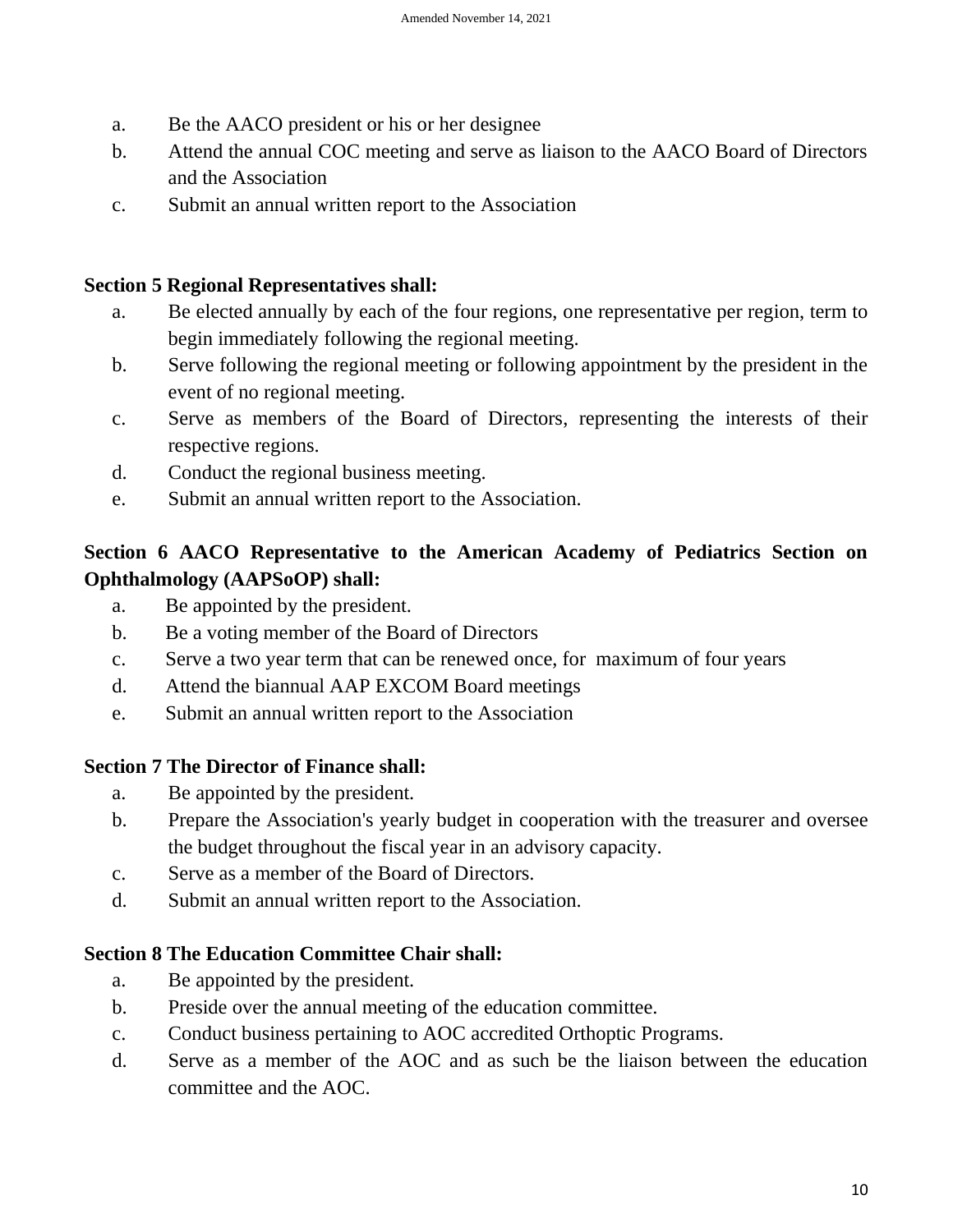e. Submit an annual written report to the Association.

#### **Section 9 The Practice Management Committee Chair shall:**

- a. Be appointed by the president
- b. Carry out the business described under the standing committee section for this committee
- c. Submit an annual written report to the Association

#### **Section 10 The Program Committee Chair shall:**

- a. Be appointed by the president.
- b. Organize the Association's scientific program at the national meeting.
- c. Submit an annual written report to the Association.

#### **Section 11 The Tribute Fund Committee Chair shall:**

- a. Be appointed by the president.
- b. The committee shall organize activities and facilitate the attainment of the goals of the tribute fund committee.
- c. Submit an annual written report to the Association.

# **ARTICLE VIII. NOMINATIONS AND ELECTIONS**

#### **Section 1 Nominations**

The Nominating Committee shall accept nominations for all elected positions at regional business meetings, and throughout the year; report all such recommendations to the chair in a timely fashion.

#### **Section 2 Elections**

- a. The Nominating Committee will prepare a ballot with all names of all nominees willing to run for the elected office. The ballot shall be distributed to the voting membership in a timely manner, such that the results can be reported to the President prior to the annual business meeting.
- b. Elected offices will be determined by an electronic ballot prepared by the Nominating Committee and distributed to the voting membership. Each voting member will receive one vote.
- c. Deadline for voting will be 30 days after distribution of the ballot.
- d. The nominee receiving the majority of votes (>50%) determines the winner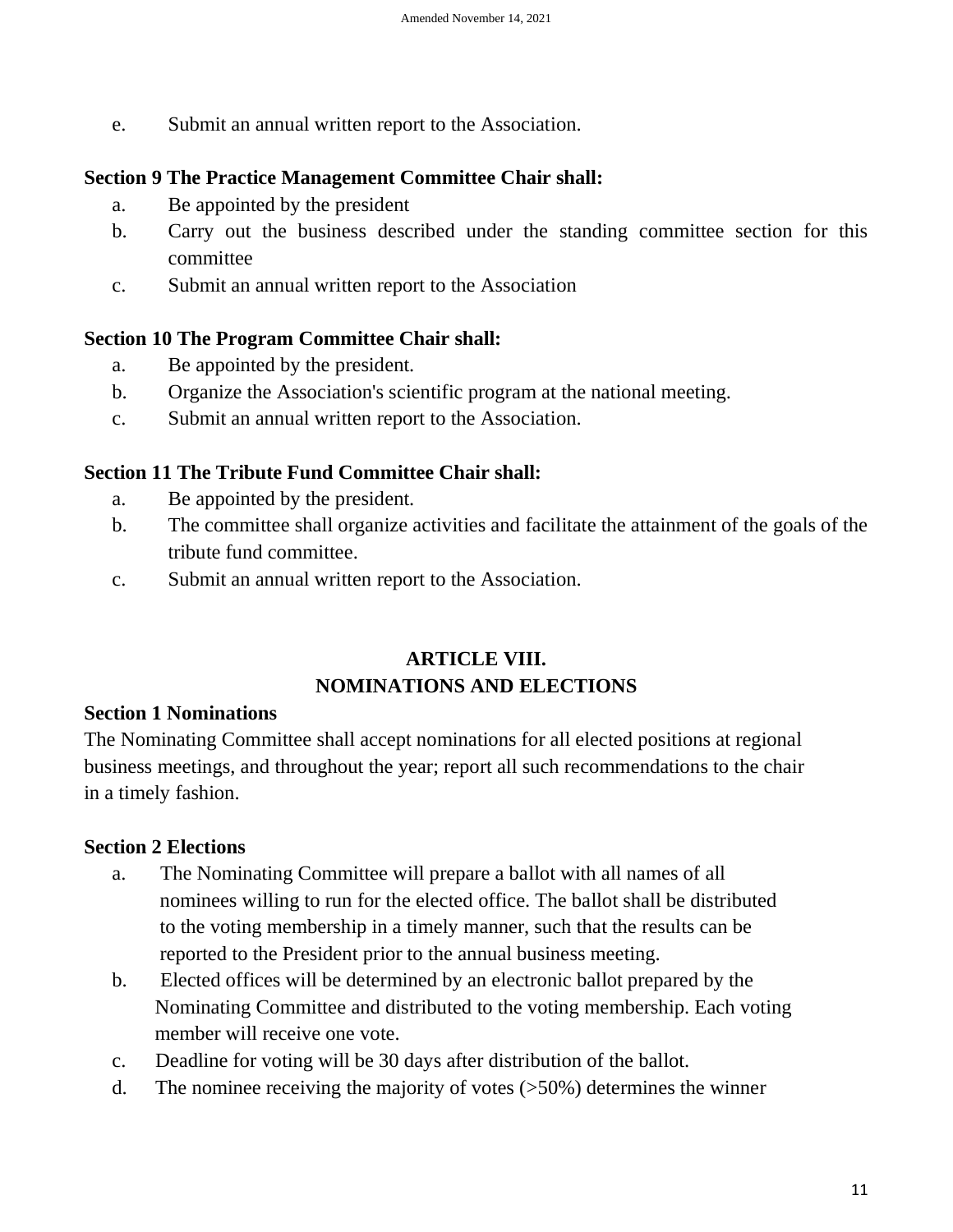for a given office.

- e. In the event that a majority of votes is not obtained by a nominee (such that three or more nominees run for a given office), a second ballot containing the top two nominees from the initial election will be prepared by the Nominating Committee and distributed electronically to the voting membership.
- f. All votes will be tallied, and results reported to the Nominating Committee who will notify each elected individual and inform the President of the election outcome prior to the annual business meeting.

# **ARTICLE IX Standing Committees**

**Section 1** The president shall, with approval from the executive committee, appoint committee chairs annually unless otherwise stipulated.

**Section 2** Committee chairs shall select their committees unless otherwise stipulated.

**Section 3** Each committee chair shall prepare a written annual budget and submit a written report of committee business to the president for the national meeting.

#### **Section 4 There shall be the following standing committees:**

- a. Bylaws Committee
- b. Education Committee
- c. Ethics Committee
- d. Finance Committee
- e. Fundraising Committee
- f. Historical Committee
- g. Honor Certificate Committee
- h. Instruction Committee
- i. Jean Robinson Library Committee
- j. Lancaster Award Committee
- k. Long Range Planning Committee
- l. Membership Committee
- m. Newsletter Committee
- n. Nominating Committee
- o. Practice Management Committee
- p. Program Committee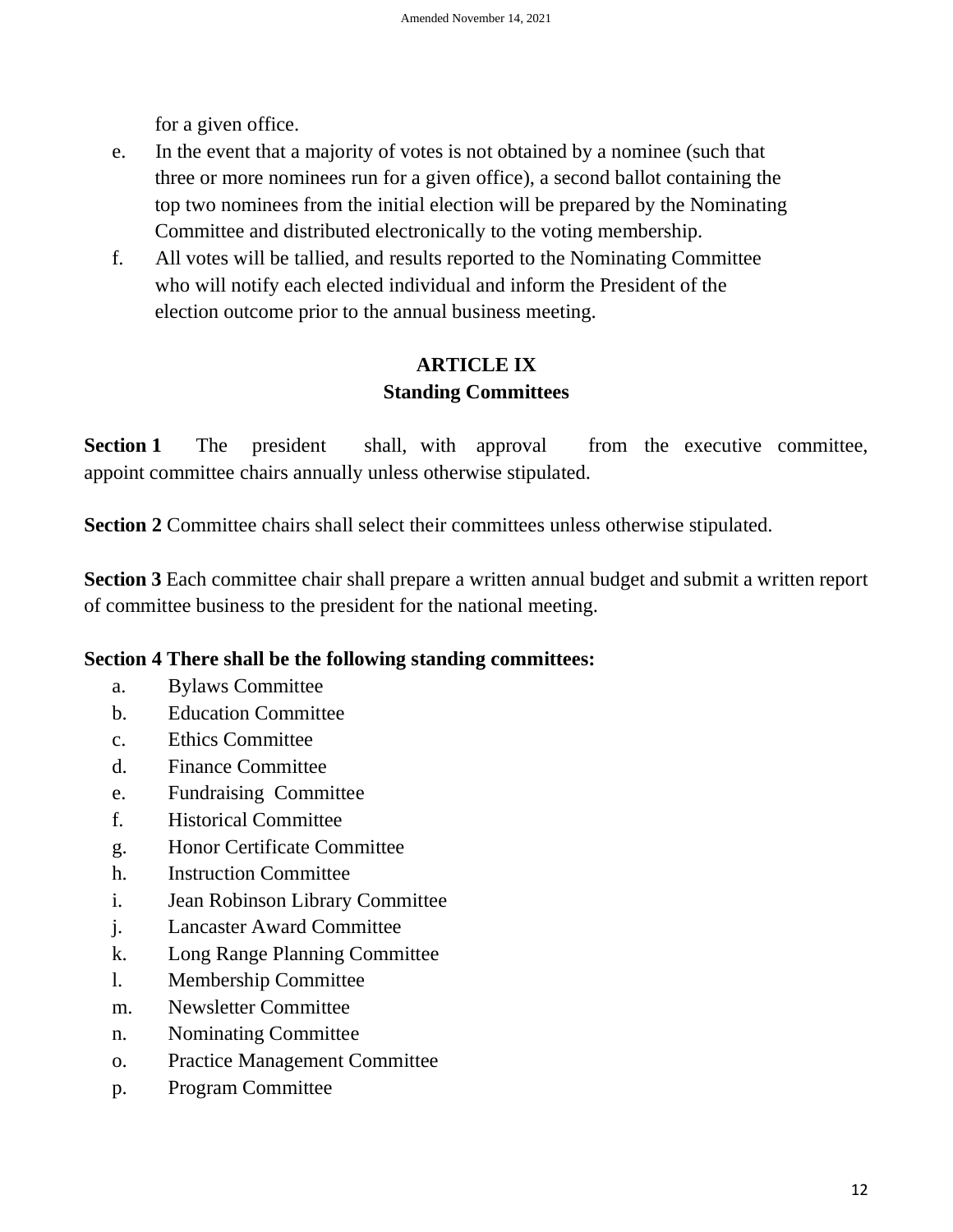- q. Public Relations Committee
- r. Registration Committee
- s. Scobee Memorial Committee
- t. Student Advisory Committee
- u. Tribute Fund Committee
- v. Vision Screening Committee

#### **Section 5 Bylaws Committee**

The chair and committee shall:

- a. Maintain a current copy of the bylaws.
- b. Be advisory to the Association regarding the bylaws and make recommendations to the membership for bylaw modifications.
- c. Make changes to the Bylaws to reflect amendments enacted by the Association members

## **Section 6 Education Committee**

The committee shall consist of orthoptists teaching in Orthoptic Programs registered with the AOC. The committee shall:

- a. Conduct business pertaining to Orthoptic Programs.
- b. Meet at least once a year.

# **Section 7 Ethics Committee**

The committee shall:

- a. Consist of the immediate past chair of the ethics committee, the AACO president (exofficio member), and four regional members, who have each been active AACO members for at least five years, and who shall be selected at the regional business meetings; one from each region.
- b. Receive communications and inquiries concerning ethical conduct of its members as relates to the Code of Ethics for orthoptists governed by the AOC.
- c. Investigate all charges against members.
- d. Report infractions to the executive committee and the chair of the AOC ethics committee.
- e. Keep all inquiries and investigations confidential.

#### **Section 8 Finance Committee:**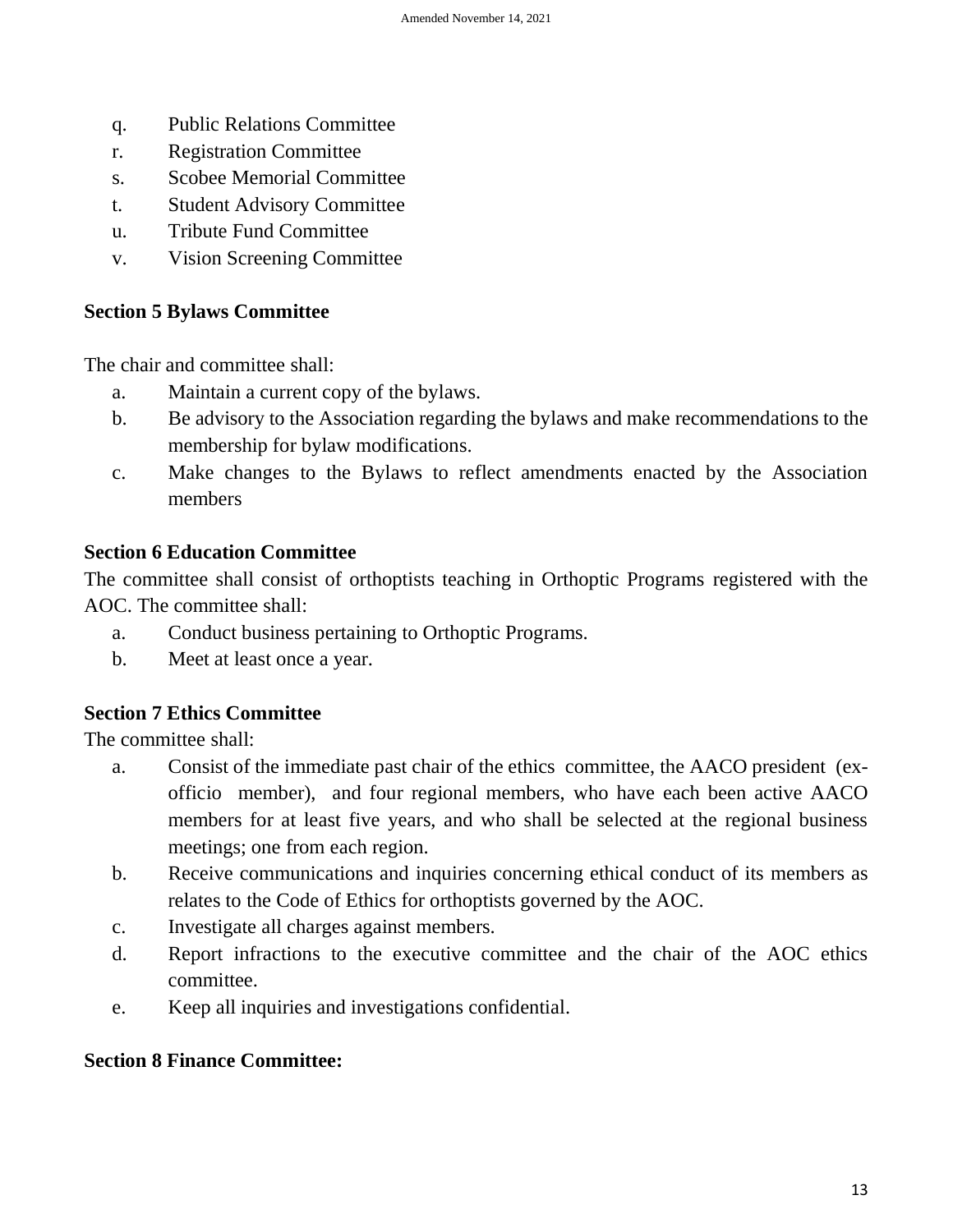The committee shall consist of a chair, who shall be a former Treasurer or Director of Finance, approved by the Board of Directors; four Members-at-Large; The AACO Treasurer and Director of Finance, who will be non-voting members of the committee. The committee shall work with the Treasurer and DOF to:

- a. Develop an annual operating budget.
- b. Set long term financial goals for the association.
- c. Monitor and suggest investments.
- d. Monitor and report the financial activity of the association.
- e. Perform an annual audit.
- f. Develop financial internal controls for the association.
- g. Maintain a policy and procedure manual for the Treasurer and Director of Finance.
- h. Advise the Board of Directors of any misconduct to ensure the assets of the organization are appropriately protected.

# **Section 9 Fundraising Committee**

The committee shall:

- a. Contact businesses that may be interested in exhibiting during the meeting in exchange for a donation to the Association
- b. Report committee activities to the Vice-President, Treasurer, and Director of Finance including the projected income from the exhibits prior to the National Meeting.
- c. Submit an annual written report to the Association

# **Section 10 Historical Committee**

The committee shall:

- a. Keep up to date files including membership directories and records of honorary and deceased members as well as other noteworthy events or changes in the Association.
- b. Update and maintain the Association family tree.

# **Section 11 Honor Certificate Committee**

The committee shall:

- a. Be comprised of a member selected from each region
- b. Identify prospective candidates, process application forms and prepare certificates.
- c. Have the certificate(s) presented at the annual business meeting.

# **Section 12 Instruction Committee**

- a. The chair shall be the vice-president of the Association
- b. The committee shall organize the instruction courses offered at the national meeting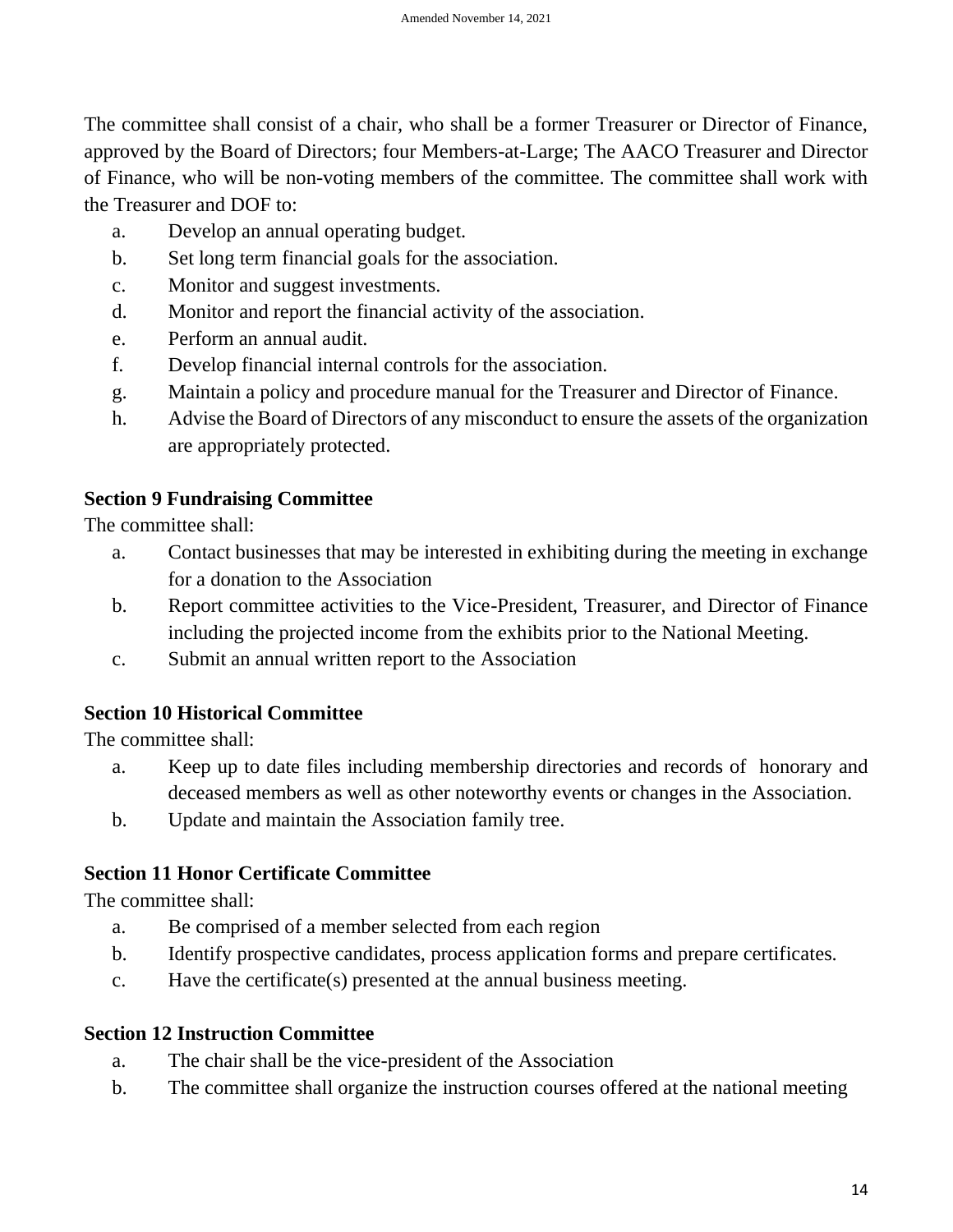#### **Section 13 Jean Robinson Library Committee**

The committee shall maintain the library collection for use by the membership and promote its access and growth.

# **Section 14. Lancaster Award Committee**

The committee shall:

a. Consist of five (5) previous Lancaster award recipients, starting with the five (5) most recent recipients.

> 1) Each member shall serve a five (5) year term; serving as Chair in the fifth year. 2) No member shall serve on the Committee for longer than five (5) consecutive years, but members may serve more than one term.

> 3) The Chair will ensure that the Committee has five (5) members; a vacancy will be filled by a willing replacement from the list of previous Lancaster award recipients.

- b. By unanimous vote select an award recipient who has earned this highest honor as evidenced by distinguished achievement to the orthoptic profession.
- c. Arrange for the award presentation at the annual national meeting.

# **Section 15 Long Range Planning Committee**

The committee shall:

- a. Consist of a chair appointed by the AACO President and a minimum of four other members
- b. Identify and prioritize critical issues for the future of orthoptics and the AACO
- c. Recommend strategies to address critical issues and the advancement of the profession of orthoptics

# **Section 16 Membership Committee**

The committee shall:

- a. Maintain a current file of the membership
- b. Receive requests from members who desire life membership status and grant it to those who fulfill the requirements.
- c. Send a request for annual AACO membership dues.
- d. Prepare and arrange for the annual membership directory.
- e. Coordinate the distribution of AACO emblem pins.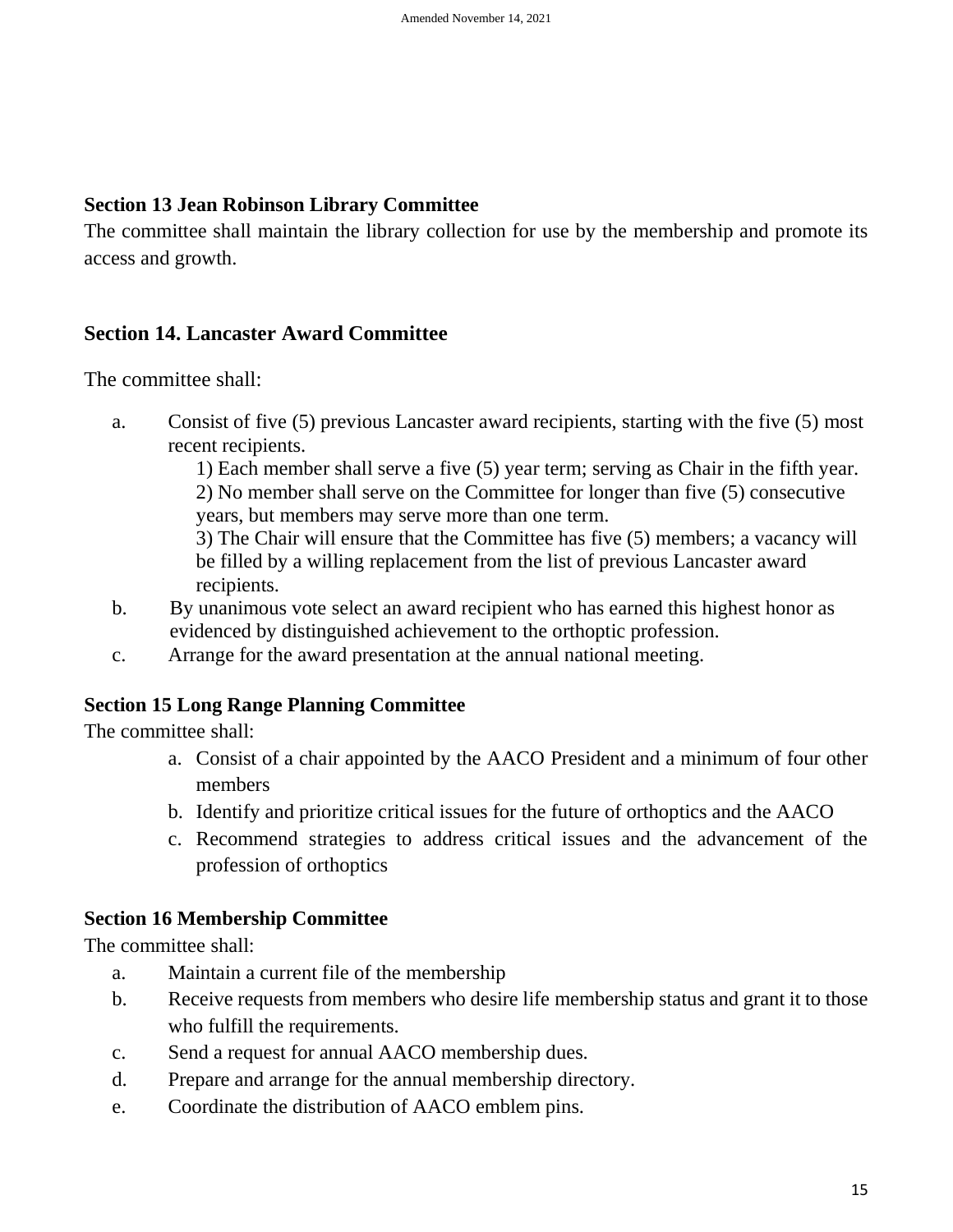#### **Section 17 Newsletter Committee**

The chair (editor) and committee shall be responsible for the publication and distribution of the Association's newsletter [aka The Prism].

#### **Section 18 Nominating Committee**

The committee of five members shall:

- a. Consist of one representative selected from each of the four regions.
- b. Be chaired by a member selected from and by the previous year's committee.

#### **Section 19 Practice Management Committee**

The committee shall gather, maintain and disseminate information regarding policies or practice procedures that may impact AACO members in their role as orthoptists in the work place.

#### **Section 20 Program Committee**

- a. The vice-president shall serve ex-officio as a member of the committee.
- b. The committee shall organize the AACO scientific session at the national meeting.

#### **Section 21 Public Relations Committee**

The committee shall:

- a. Work with AACO and AOC committees to disseminate information about orthoptics.
- b. Promote the recruitment of qualified orthoptic students.
- c. Review and create publications as directed by the Association.
- d. Make all arrangements for the creation and display of an exhibit at the national meeting or other exhibits as required.
- e. Keep a record, including current location, of all past exhibits.

#### **Section 22 Registration Committee**

The committee shall prepare and arrange for pre-registration and on-site registration at the national meeting, including registration of the AACO instruction courses.

#### **Section 23 Scobee Memorial Committee**

The committee shall:

a. Consist of a representative selected from each of the four regions and the last three orthoptist Scobee Memorial Lecturers who, in their last two years, shall serve as chair.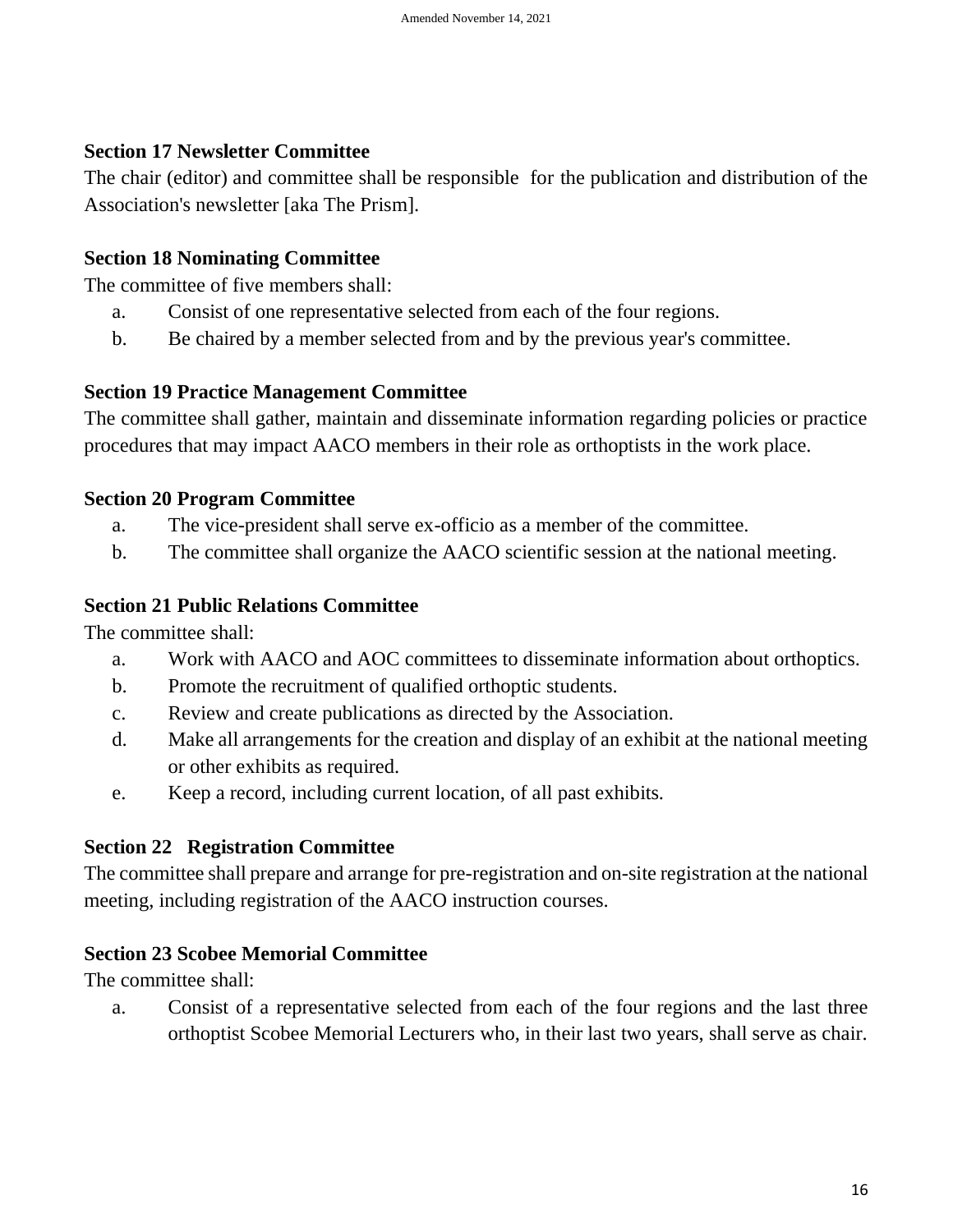- b. Select and invite a speaker to present the Scobee Memorial Lecture at the time of the scientific session at the national meeting. Have a plaque prepared to present to Scobee Lecturer.
- c. Have the Scobee Award for the Outstanding Orthoptic Student of the year prepared and present this award at the scientific session at the national meeting. Have an award prepared and presented to the Orthoptic Program that trained the student.
- d. Correspond with 3m and Fresnel Prism and Lens Company, sponsors of the awards, and submit the costs of the awards and honoraria to them for reimbursement.

# **Section 24 Student Advisory Committee**

The committee shall:

- a. Notify AOC orthoptic programs of qualified, available student applicants.
- b. Inform applicants of program openings.

## **Section 25 Tribute Fund Committee**

The committee shall:

- a. Consist of seven AACO members; the chair, the treasurer, the immediate past-president and one member selected from each of the four regions.
- b. Receive donations to commemorate major life events (retirement, certification, anniversary, special awards, memorials, etc.) honoring a past or present AACO member. Such donations shall be restricted funds and be used for educational purposes.
- c. Acknowledge the contributions received to the appropriate person or persons and if permission is granted to do so, publicize the receipt of said gift in association publications.

#### **Section 26 Vision Screening Committee**

The committee shall:

- d. Consist of a chair and at least one orthoptist from each of the regions from the general membership.
- e. Provide support, continuing education and resources for detecting amblyogenic risk factors to those in the community directly involved with pediatric care.

# **ARTICLE X Regions**

# **Section 1 Membership**

Members of the Association may also be regional members.

a. A member's geographic location will determine his/her regional affiliation.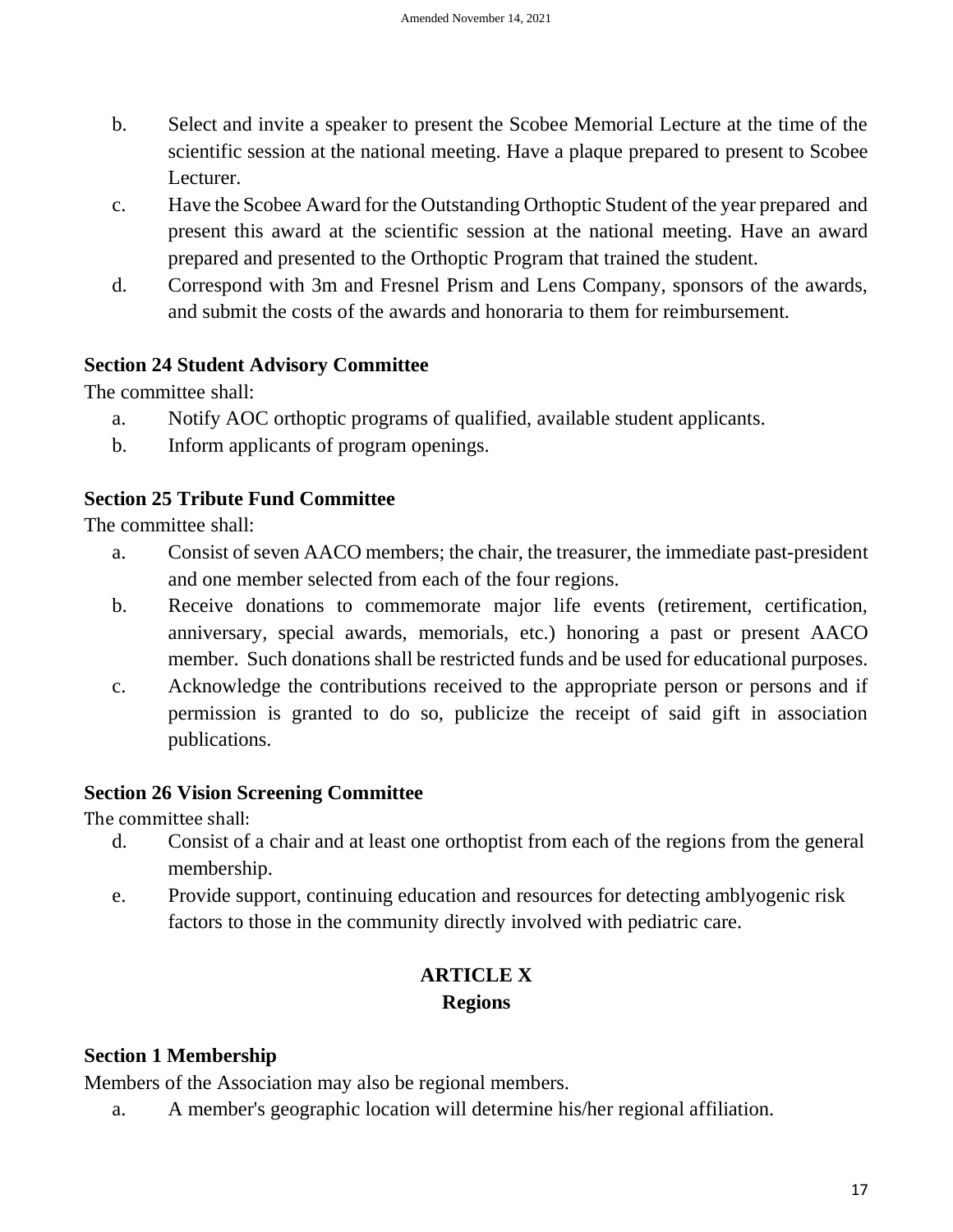- b. No member may belong to more than one region at any one time.
- c. Members who reside outside the United States may affiliate with a region.

#### **Section 2 There shall be four designated regions:**

- a. Eastern Region: Connecticut, Delaware, Maine, Maryland, Massachusetts, New Hampshire, New Jersey, New York, Pennsylvania, Rhode Island, Vermont, Virginia, West Virginia and the District of Columbia.
- b. Midwestern Region: Illinois, Indiana, Iowa, Kansas, Michigan, Minnesota, Missouri, Nebraska, Ohio, Wisconsin.
- c. Southern Region: Alabama, Arkansas, Florida, Georgia, Kentucky, Louisiana, Mississippi, North Carolina, Oklahoma, South Carolina, Tennessee, Texas.
- d. Western Region: Alaska, Arizona, California, Colorado, Hawaii, Idaho, Montana, Nevada, New Mexico, North Dakota, Oregon, South Dakota, Utah, Washington, Wyoming.

#### **Section 3 Meetings**

- a. Regional meetings may be held throughout the year.
- b. A regional meeting chair, selected by that region's membership, will determine the exact location and dates of the meeting under advisement of the vice-president.

#### **Section 4 Representatives**

- a. An elected representative from each region will serve on the board of directors.
- b. The term of office shall be one year effective immediately following the regional meeting.

**Section 5** Each region shall select one member annually to serve on the ethics committee of the national Association.

**Section 6** Each region shall select one member annually to serve on the nominating committee of the national Association.

**Section 7** Each region shall select one member annually to serve on the Scobee committee of the national Association.

**Section 8** Each region shall select one member annually to serve on the Tribute Committee of the national Association.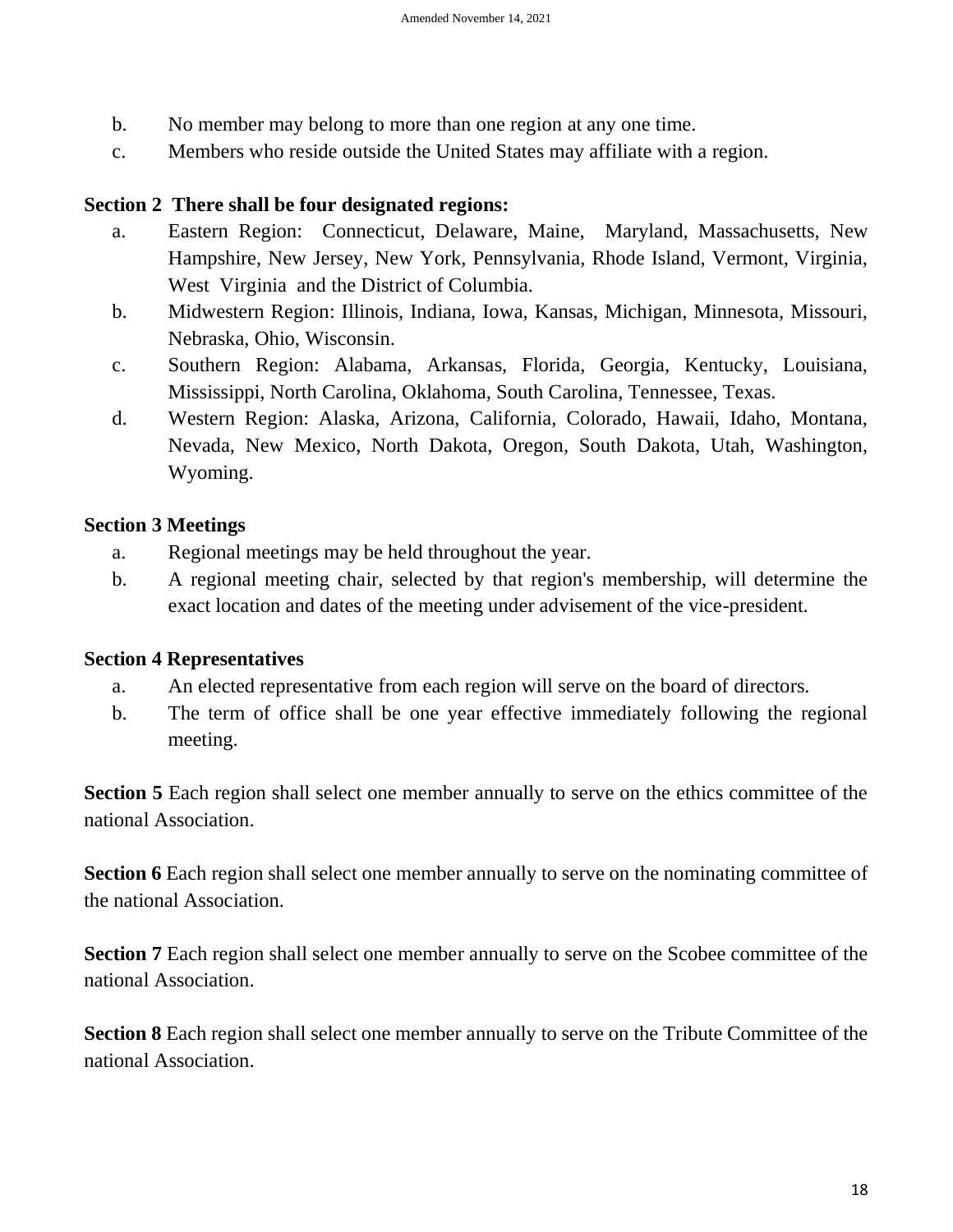**Section 8** In the event that a regional meeting is not held in a given year, the president shall appoint a member from that region to the ethics, nominating, Scobee and Tribute committees and a regional representative to serve on the Board of Directors.

**Section 9** When a regional meeting is not held in a given year business can be conducted electronically.

# **ARTICLE XI National Business Meeting**

**Section 1** The national business meeting shall be held at least once a year at a time and place designated by the officers.

**Section 2** Members shall be notified of the meeting at least one month prior to such meeting. A mailed (postal or electronic) notice to the last address in the current membership database shall constitute official notice.

**Section 3** The number of active members present at the national business meeting shall constitute a quorum.

**Section 4** When voting is conducted via electronic mail, a quorum shall consist of the number of votes received thirty days from sending the ballot.

**Section 5** There shall be no proxy voting.

# **ARTICLE XII**

#### **Fiscal Year**

The fiscal year shall run from January 1to December 31of a given year.